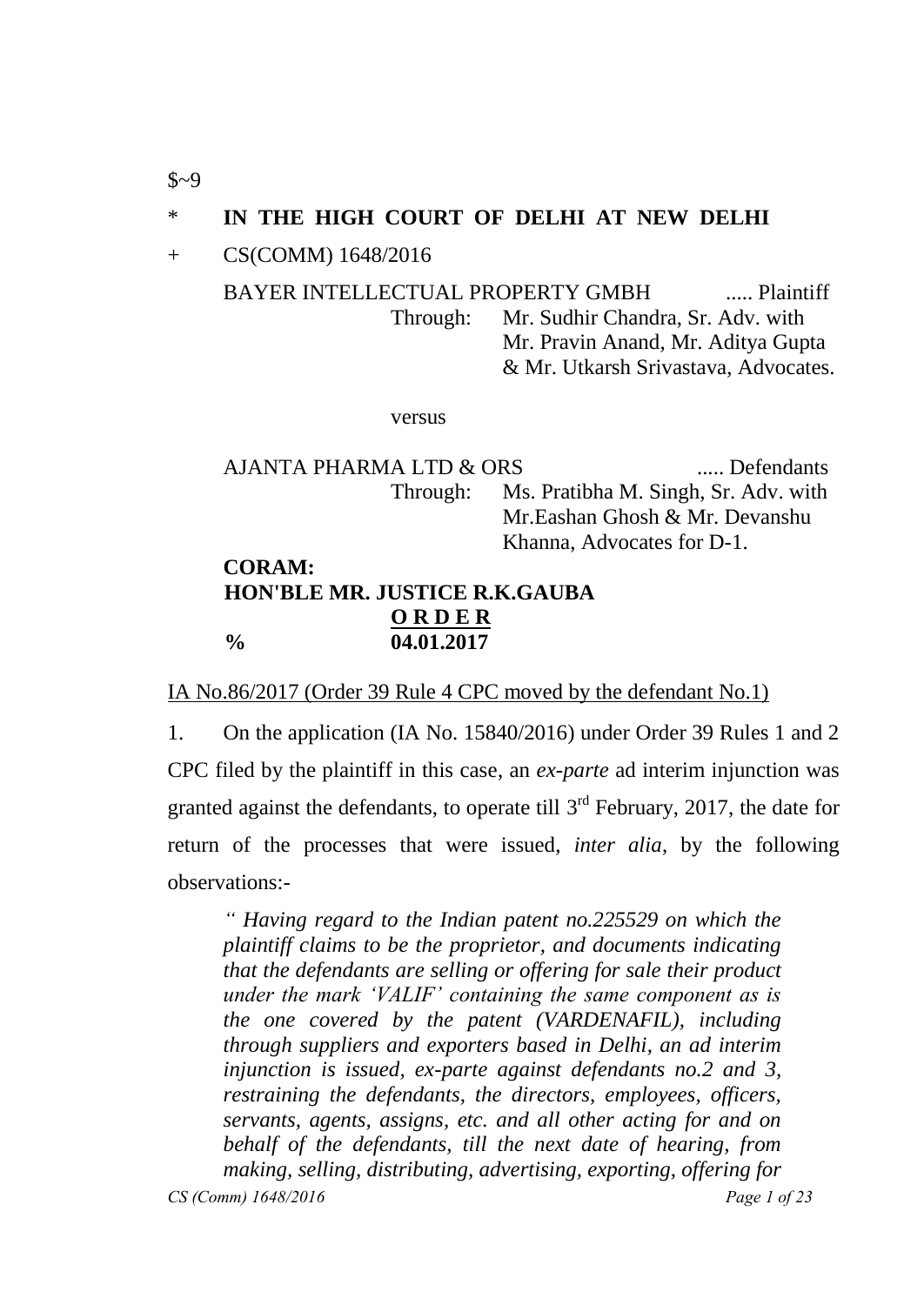*sale, and in any other manner, directly or indirectly, dealing in VARDENAFIL and VARDENAFIL HYDROCHLORIDE and any product that infringes the subject-matter claimed in the suit patent IN 225529 or from using the process claimed in IN 225529 and in IN 188419 and from making, selling, distributing, advertising, exporting, offering for sale, and in any other manner, directly or indirectly dealing in VARDENAFIL and VARDENAFIL HYDROCHLORIDE and any product that is directly obtained from the process claimed in patent IN 225529 and IN 188419".* 

2. The first defendant has come up with the application at hand under Order 39 Rule 4 CPC read with Section 151 CPC praying for the said *ad interim* injunction granted by order dated  $20<sup>th</sup>$  December, 2016 to be discharged/varied/set aside. The application has been listed for consideration and the plaintiff has appeared, through counsel, on service of the advance copy and accepts notice. The learned senior counsel submitted that since the copy of the application was supplied on 2.1.2017, time may be granted for reply to be filed. The learned counsel for the applicant/defendant No.1, on the other hand, pressed for the application to be considered urgently, pointing out that it is directed against the order which was granted *ex-parte* and submitting that as a consequence of the said *ex-parte ad interim* injunction, the entire export operations of the first defendant have come to a sudden halt resulting in immense hardship and losses, both financial and in terms of market reputation, arguing that balance of convenience lies in favour of the first defendant for the order to be suspended.

3. The learned senior counsel on both sides have been heard at length and with their assistance the record has been perused.

*CS (Comm) 1648/2016 Page 2 of 23* 4. Though the application under Order 39 Rule 4 CPC raises the issues of jurisdiction, misrepresentation, delay and acquiescence, the prayer for the *ad*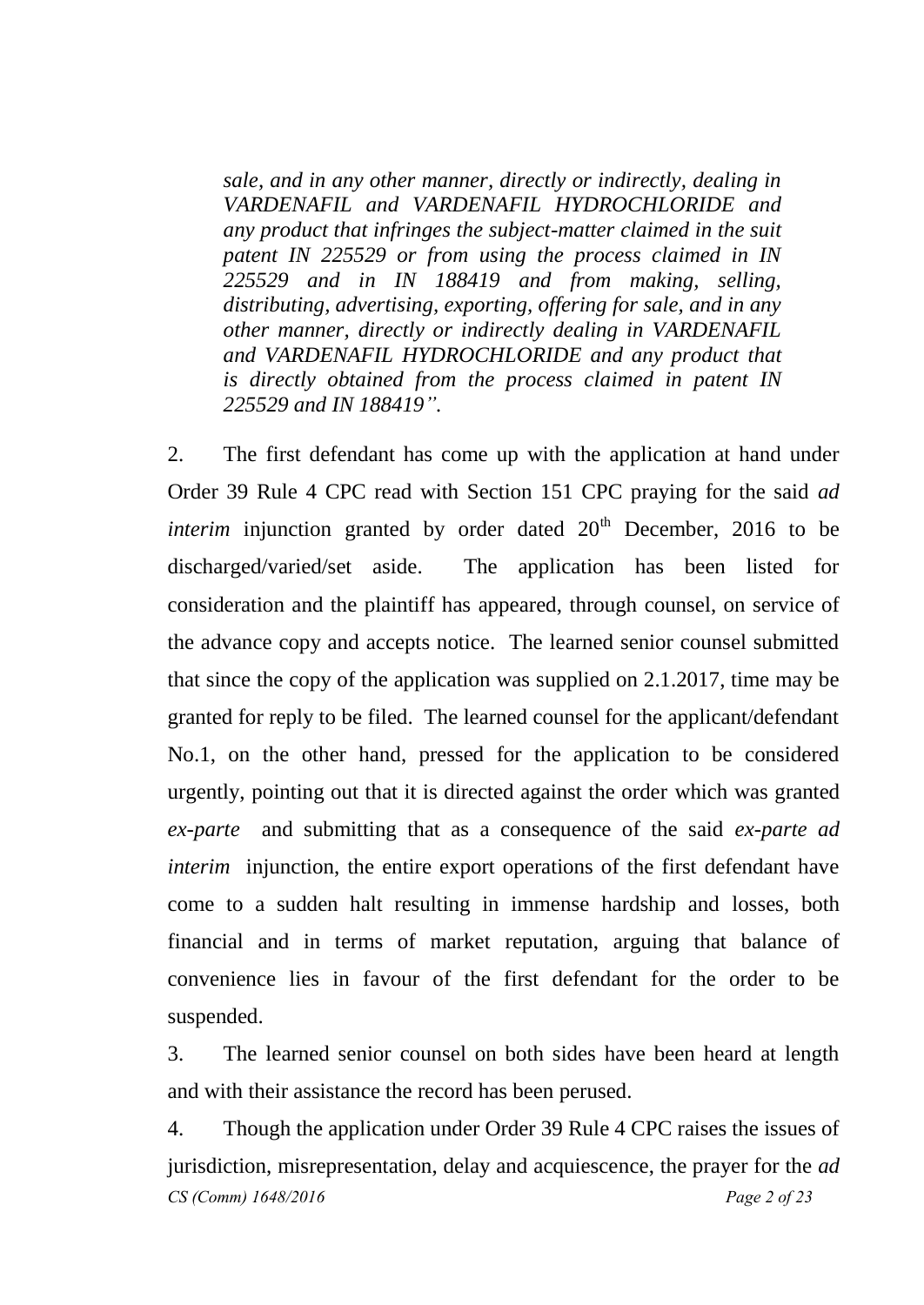*interim* injunction to be presently suspended is pressed essentially on the ground of "non user" of the patent by the plaintiff in India, referring in this context to the statements (form 27), submitted by the plaintiff regarding the working of the subject patented inventions on commercial scale in India, in terms of the Patent Rules, 2003, to the Controller of Patents for the years 2013 and 2014, the declaration being that the patented inventions in question had "not worked" (pages 721-728 of the documents filed with the plaint). It is pointed out that the plaintiffs have not made clear pleadings in this regard nor come up with any document in the nature of statutory declaration as mentioned above for the year 2015. Reliance is placed on *Franz Xaver Huemer vs. New Yash Engineers, AIR 1997 Delhi 79* to argue that since there is no evidence of actual user in India, the plaintiff, the owner of foreign patent registered in India ought not enjoy the equitable relief of injunction in the present case since it would amount to subordinating the public purpose of the grant to the self-interest of the patentee.

5. The first defendant has supported the averments in the application by documents to show that the impugned products to which exception is taken by the suit at hand were launched by it as far back as October, 2009 and an export license in their respect was secured in December, 2009, such exports having resulted in annual sales of the total value till date of Rs. 10.05 Crores. It is the contention of the first defendant/ applicant that the allegations in the plaint about the first defendant having indulged in marketing of the impugned products through an agent/distributor in Delhi are false and misleading as there is no connection whatsoever with any such entity as is referred to in (para 42 of) the plaint, there being no evidence offered to show any infringing activity of the first defendant within the territorial jurisdiction of this Court.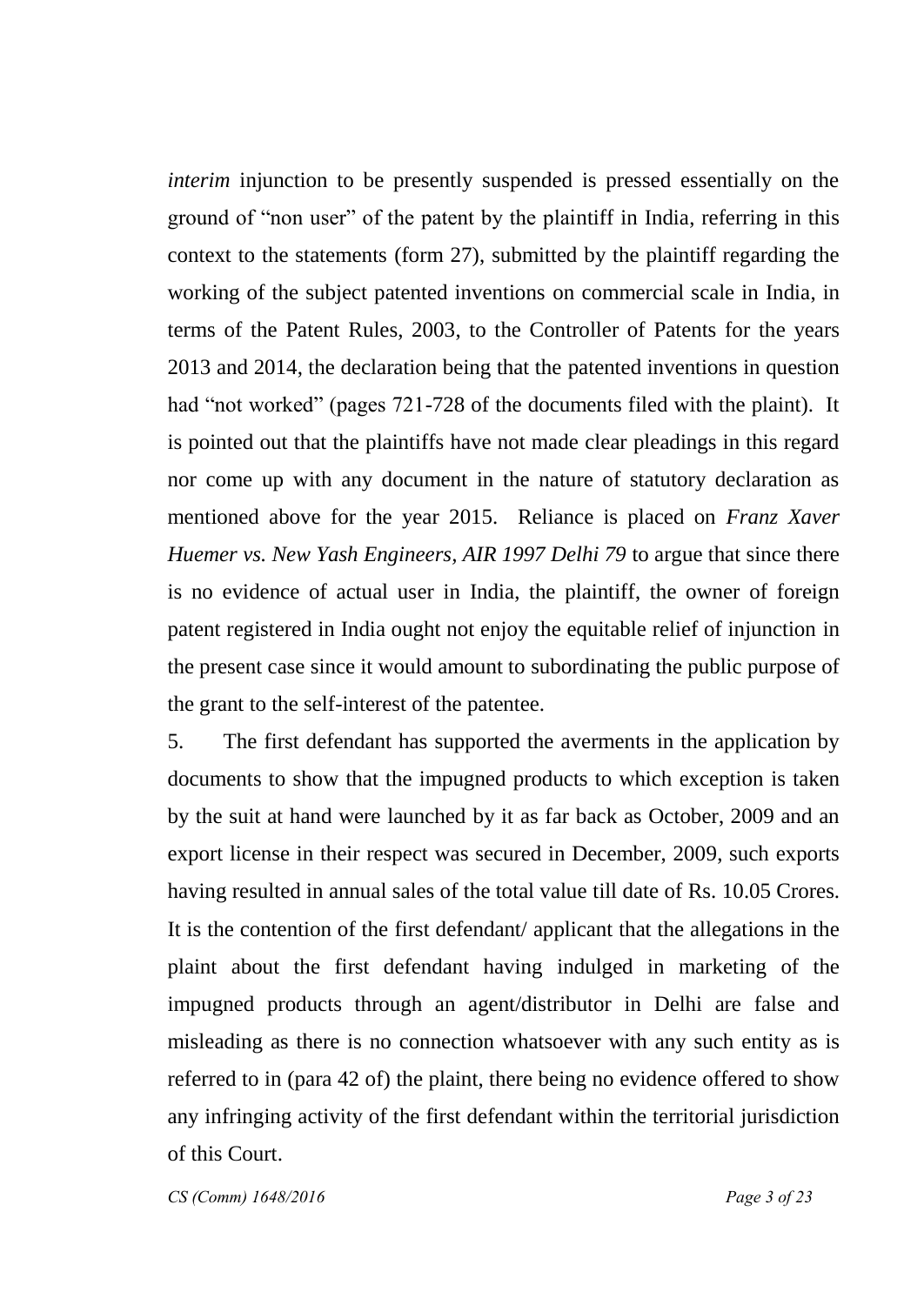6. It is also the argument of the first defendant/applicant that the plaintiff has been well aware of the impugned products being manufactured by the former through its facilities across India and about such products having enjoyed long tenure and uninterrupted position in the international market with no opposition. It is the submission of the applicant that the defendants do not have any presence whatsoever within the territorial jurisdiction of this Court and that reference to Ashok Vihar office has been falsely mentioned to create jurisdiction. It has been submitted that Section 48 of the Patents Act, 1970 which deals with the "rights of patentees" does not prohibit "export" as it extends only to prevent the third parties from the specific acts of "using, offering for sale, selling or importing" the impugned products in India.

7. The learned senior counsel for the plaintiff, while conceding that the plaintiff does not commercially exploit the subject patents by selling, offering for sale or otherwise marketing the products in India, pointed out that the rights of patentees as guaranteed by Section 48(a) include the exclusive right to prevent the third parties, who do not have the consent of the patentee, from the act of "making" such product as infringes the patent right in India. He referred to the decision of a learned Single Judge of this Court in *Novartis AG & Anr. vs. Cipla Ltd. 2015(61) PTC 363(Del)* to argue that though the non-working of the patent in India could be urged before the Controller of Patents as a ground for compulsory license under Section 84 of the Patents Act, 1970 but such fact could not be used as a defence to the suit for infringement in the civil court.

8. The issues relating to the territorial jurisdiction, misrepresentation with regard to the office of the first defendant in Delhi, delay or acquiescence cannot be addressed by the Court at this stage. For such purposes, the matter would have to await the completion of pleadings. But,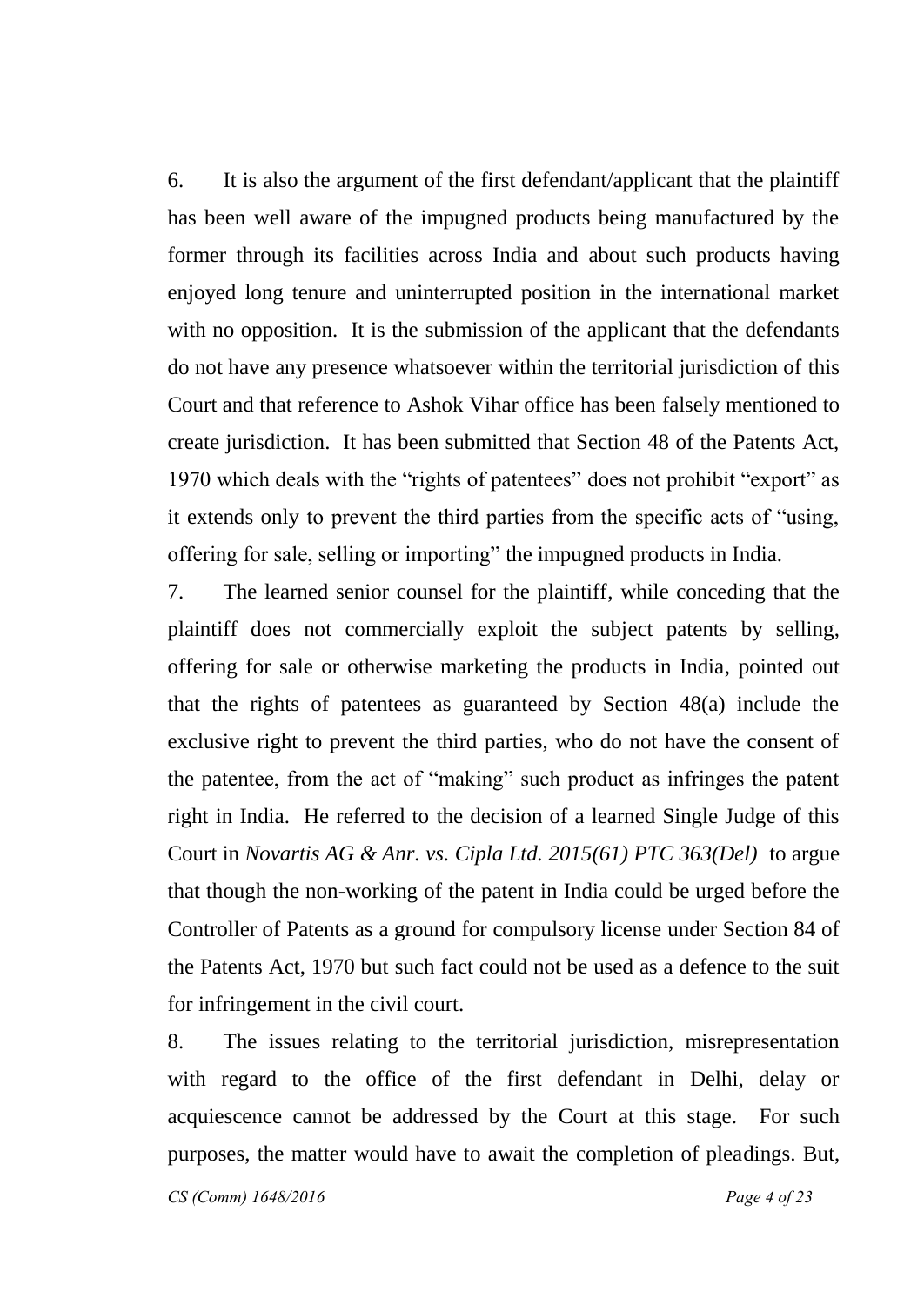the issue arising out of the admitted "non-user" of the subject patents in India by the plaintiff and the question of balance of convenience on account of claim of the defendant of having enjoyed uninterrupted long tenure in the international market since 2009-2010 of the impugned products, which claim is supported *prima facie* by the documents submitted with the application at hand, deserve to be considered at this very stage.

9. Following observations of the learned division bench of this Court which rendered the decision in *Franz Xaver Huemer (supra)* provide the necessary guidance:-

*"10. In our opinion, this contention raised for the appellant is well founded. Non-user of the patent by the patentee is a ground only under Section 84 for grant of compulsory licence to another person but the grounds in Section 84 have not been made grounds of defence under Section 107 in suit by the patentee. Hence Section 107 cannot by itself come to the aid the respondent.*

*11. Even so, the question is whether, while exercising discretion under Order 39 Rule 1 CPC for granting temporary injunction, it is not open to the Court to rely on the conduct of the plaintiff in not using his patent or virtually "suppressing" his patent for all practical purposes in India?*

*xxx*

*14. In our view, the contention of the appellant's counsel, if accepted, would seriously affect the market and economic conditions in our country inasmuch as it would enable a mechanical device, invented abroad (or in India) to be registered in India and kept unused thereby excluding public of its benefit and, at the same time precluding a similar device being produced or used in our market or industry...... xxx*

*19. For our purpose the minority view pronounced by Douglas J. in the Special Equipment Co. case is important. He declared that the "absolute right" theory had come into the law a decade after the first patent Act was passed and that it "was*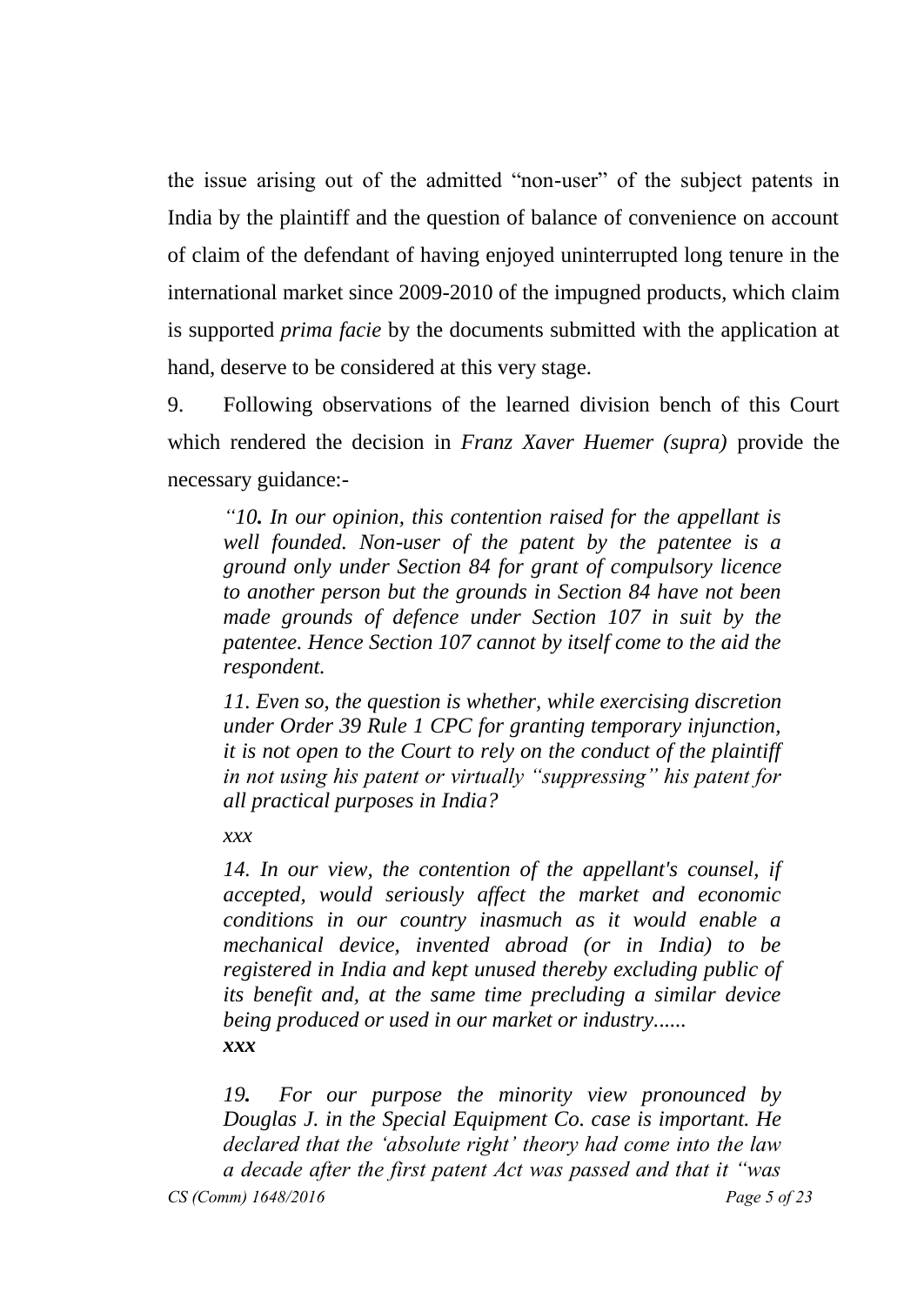*time to be rid of that rule". It was inconsistent with the Constitution (Article I Cl. 8) and the Act. He said that a patent is not a form of private property but a "privilege" "conditioned by a public purpose," to promote the progress of science and useful arts. (Mercoid Corp. v. Mid-Continent Invest Co. 320 US 661=88L. Es. 378).(11). The exclusive right of the inventor is but the means to that end. This principle was recognised in several cases earlier in US. But the Continental Paper Bag case had deviated radically from that theory and equated the "exclusive" right with an "absolute" right, thereby subordinating the public purpose of the grant to the self-interest of the patentee..........*

## *Xxx*

*21 .In our opinion what was said about unused foreign patents and their adverse effects in US, equally applies to foreign patents registered in India but not used.*

*22. For the above reasons, the plaintiff who has registered patents in India in 1984 but has not used them in India cannot, in equity, seek temporary injunction against the respondent. Points 1 and 2 are decided accordingly.*

## *Xxx*

*33. Balance of convenience has also an important role to play. Stultification of defendants investment loss or employment, public interest in the product (such a life saving drug), product quality coupled with price, or the defendant being smaller in size, may go against the plaintiff. Cases of Bridgehead (only short period to go before expiry of plaintiff patent), parties being of equal size,— may go in favour of plaintiff.……"*

*CS (Comm) 1648/2016 Page 6 of 23* 10. Noticeably, as noted (in para 75) by the learned Single Judge in *Novartis AG (supra)* the factual matrix in that case was distinct from that of *Franz Xaver Huemer (supra) s*ince in the former there was no allegation of the subject patent having been not worked. The decision of *Franz Xaver Huemer (supra)* was followed by later decisions reported as *Glaverbel S.A.*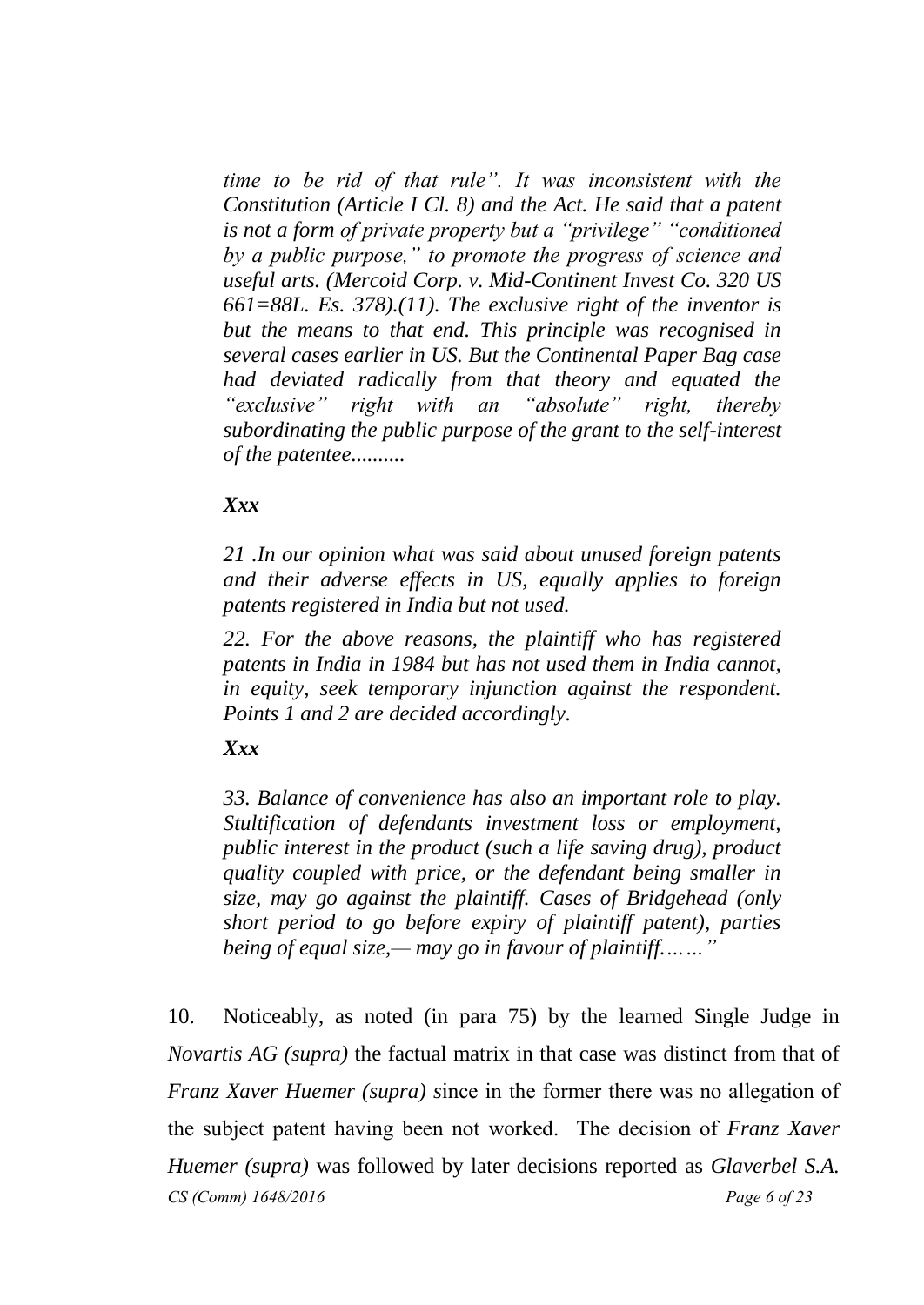*vs. Dave Rose & Ors. (2010) 43 PTC 630 (Del) and Sandeep Jaidka vs. Mukesh Mittal & Anr. (2014) 59 PTC 234 (Del).*

11. The patents on the basis of which the suit at hand has been instituted, were applied for in 1998 and upon grant by the patent office in India have been in force since 2008 and 2003 respectively. The plaintiff admittedly has not used the said patents for commercial exploitation in India till date. The plaintiff is unable to refute the documents submitted by the first defendant indicating that the impugned products were launched in 2009-2010 and after manufacture in its facilities in India (not Delhi) have been exported to various countries under the export license duly granted, since 2009. In these circumstances, though the non-user cannot be set up as a defence to the suit for infringement, upon the self-interest of the patentee being balanced against the larger public interest, equity demands that absolute or unconditional temporary injunction be not granted inasmuch as it would result in the manufacturing activity and the resultant exports of the impugned products of the defendant being ground to a halt resulting possibly in not only loss of employment but revenue to the State as well.

12. During the course of arguments, the learned counsel for the first defendant submitted that since the subject patents have not been worked or used in India ever since the grant in favour of the plaintiff, the interest of the plaintiff could be protected - instead of by a general prohibition against manufacture/export of the impugned products - by requiring the plaintiff to maintain an account of the sales made and profits earned by such exports or even further by deposit of a fraction thereof (in her submissions, 4 to 6%) as royalty, on the lines leviable in case of compulsory licensing under Chapter XVI of the Patents Act, 1970. It has been pointed out that the plaintiff is a company incorporated under the laws of Germany, having no presence or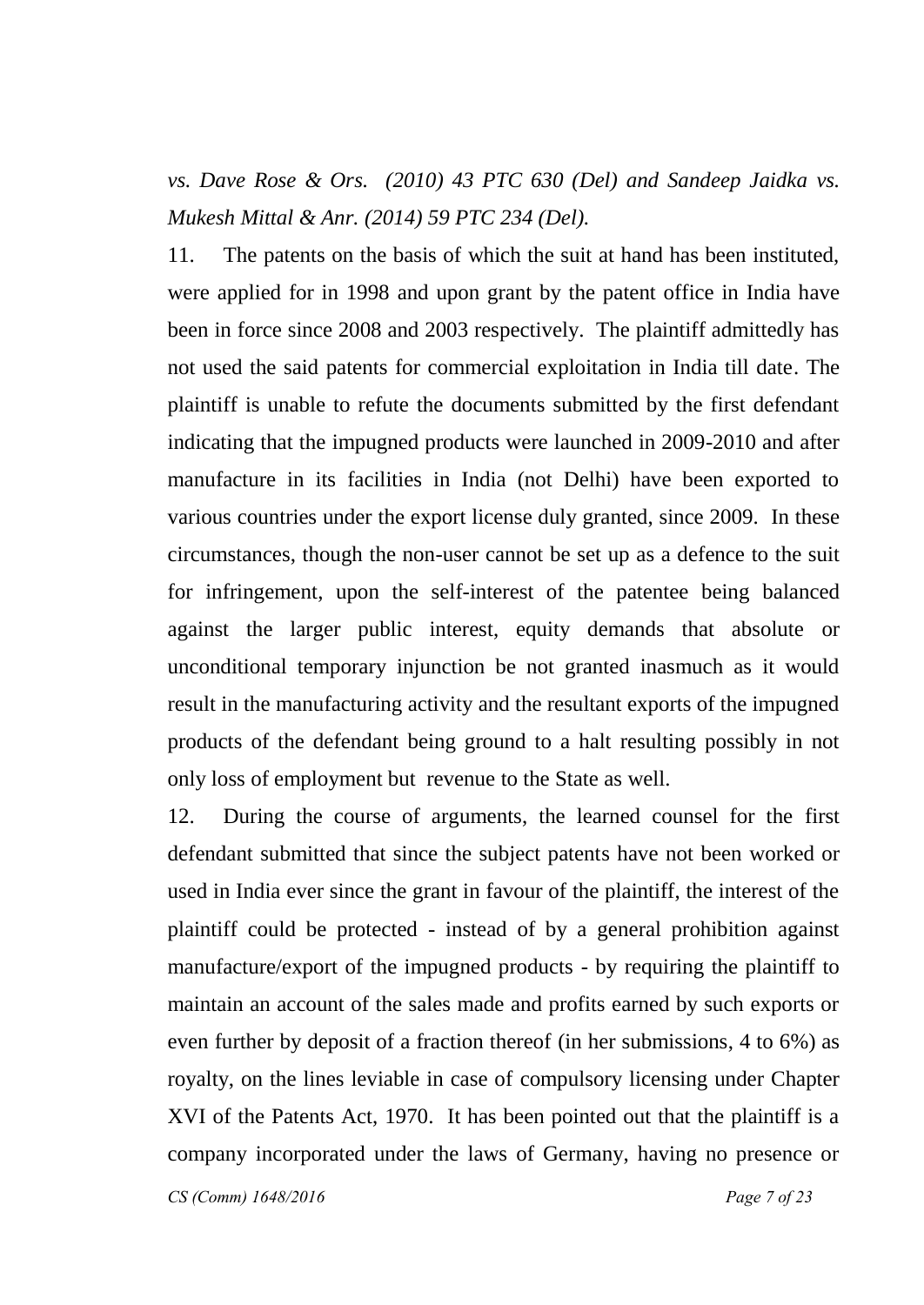assets in India. In this context, the question of an order requiring the plaintiff to give security for the payment of all costs incurred or likely to be incurred by the defendants in terms of the mandate of the proviso to rule 1 (1) of Order 25 CPC also arises.

13. Having regard to the above noted facts, circumstances and considerations, particularly the admitted non-user in India of the patents by the plaintiff till date and the fact that neither sides sells its products in India, bearing in mind the elements of public interest and equity, as indeed the balance of convenience, the *ex-parte ad interim* injunction granted by order dated  $20<sup>th</sup>$  December, 2016 is modified to the effect that the defendants shall stand injuncted, till disposal of the application under Order 39 Rules 1 and 2 CPC (IA No. 15840/2016), from offering for sale, selling or distributing for use or consumption in India the impugned products or any such other product that infringes the subject matter of suit patent Nos. IN 225529 and IN 188419. For removal of doubts, it is clarified that the earlier order of *ad interim* injunction against making/manufacturing, distribution, offer for sale or sale of the impugned products for purposes of exports stands suspended. This order, varying the order issued on  $20<sup>th</sup>$  December, 2016, however, is subject to the first defendant maintaining proper accounts of the production/manufacture of the subject products and their exports, and submission of such accounts (duly supported by all necessary documents) on quarterly basis in the Court.

*14.* For purposes of consideration of the offer of the first defendant to deposit certain percentage of the profits as royalty to protect the interest of the plaintiff in the present suit, and for purposes of the direction that needs to be given to the plaintiff in terms of proviso to rule 1 (1) of Order 25 CPC, the plaintiff may, in addition to the submission of accounts as mentioned